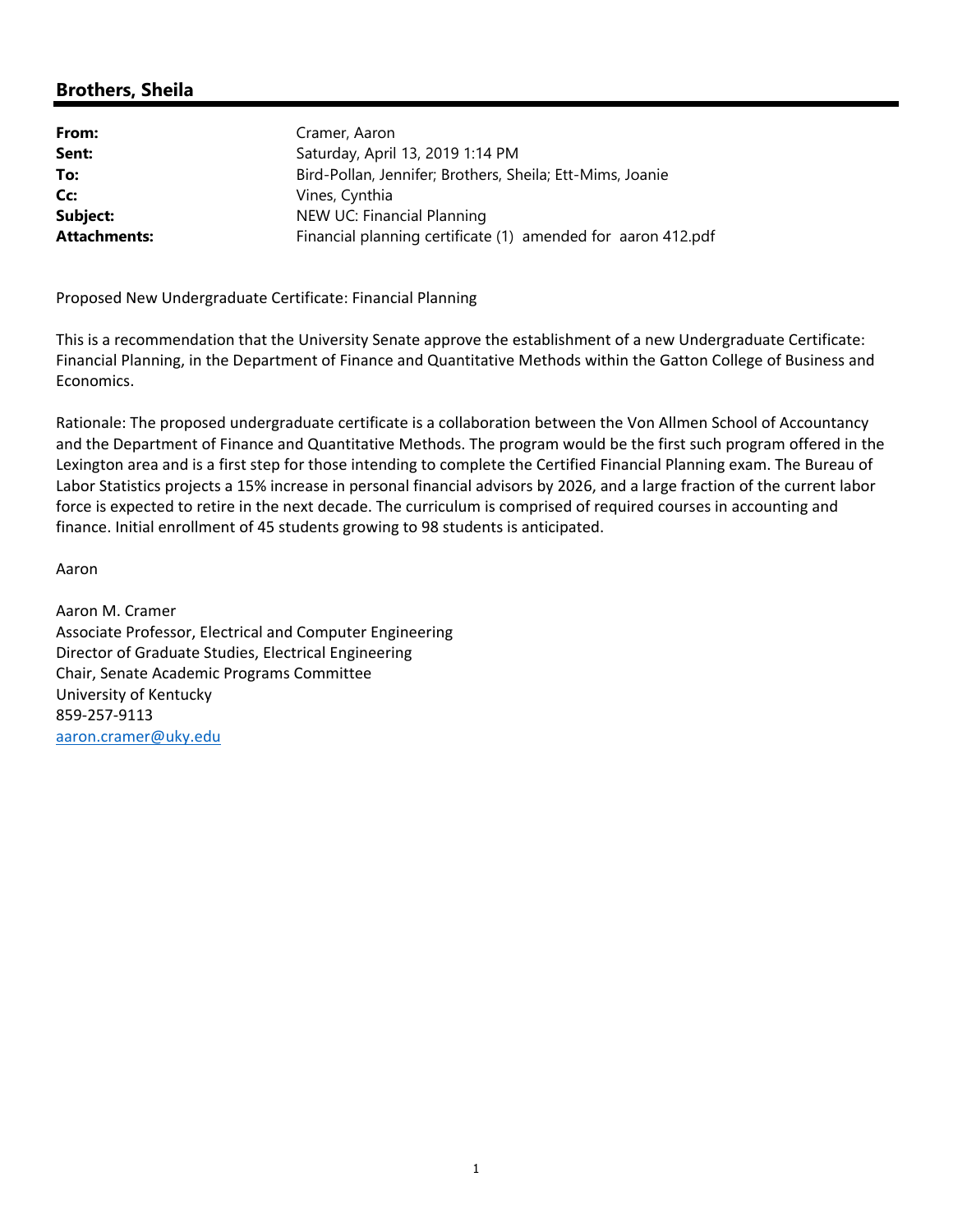*Certificate Description. An Undergraduate Certificate is an integrated group of courses (as defined here 12 or more credits) that are 1) cross-disciplinary, but with a thematic consistency, and 2) form a distinctive complement to a student's major and degree program, or 3) leads to the acquisition of a defined set of skills or expertise that will enhance the success of the student upon graduation. Undergraduate Certificates meet a clearly defined educational need of a constituency group, such as continuing education or accreditation for a particular profession; provide a basic competency in an emerging area within a discipline or across disciplines; or respond to a specific state mandate.* 

*Approval process. Once approved at the college level, your college will send the proposal to the appropriate Senate academic council (possibly HCCC and/or UC) for review and approval. Once approved at the academic council level, the academic council will send your proposal to the Senate Council office for additional review via a committee and then to the SC and University Senate. (The contact person listed on the form will be informed when the proposal has been sent to committee and other times as appropriate.) The last step in the process is Senate approval; upon Senate approval, students can enroll in the new certificate.* 

*Please click here for more information about undergraduate certificates.* 

|                | <b>1. GENERAL INFORMATION</b>                                                                                                                             |
|----------------|-----------------------------------------------------------------------------------------------------------------------------------------------------------|
| 1a             | Home college: Gatton College of Business and Economics                                                                                                    |
|                |                                                                                                                                                           |
| 1 <sub>b</sub> | Home educational unit (department, school, college <sup>1</sup> ): Department of Finance and Quantitative Methods                                         |
|                |                                                                                                                                                           |
| 1 <sub>c</sub> | Office of Strategic Planning and Institutional Effectiveness (OSPIE) (Please contact OSPIE (OSPIE@L.uky.edu) for<br>help with questions in this section.) |
|                | Date of contact with OSPIE: Nov. 19, 2018                                                                                                                 |
|                |                                                                                                                                                           |
|                | $\boxtimes$ Appended to the end of this form is a PDF of the reply from OSPIE.                                                                            |
|                |                                                                                                                                                           |
|                | $\boxtimes$ Appended to the end of this form is a letter(s) of administrative feasibility from the                                                        |
|                | dean(s) of the college(s) offering the certificate.                                                                                                       |
|                | CIP Code (confirmed by OSPIE): 52.0804                                                                                                                    |
|                |                                                                                                                                                           |
| 1 <sub>d</sub> | Proposed certificate name: Undergraduate Certificate in Financial Planning                                                                                |
|                |                                                                                                                                                           |
| 1e             | Specific Date <sup>2</sup> : Fall 2019<br>Fall semester following approval.<br>Requested effective date:<br>$\times$<br>OR                                |
|                |                                                                                                                                                           |
| 1 <sub>f</sub> | Phone: 859-257-4675<br>Contact person name: Cynthia Vines<br>Email: cvines@uky.edu                                                                        |
|                |                                                                                                                                                           |
| 2. OVERVIEW    |                                                                                                                                                           |
| 2a             | Provide a brief description of the proposed new undergraduate certificate. (300 word limit)                                                               |
|                | The Certificate in Financial Planning is offered by the Von Allmen School of Accountancy and the Department of                                            |
|                | Finance and Quantitative Methods in the Gatton College of Business and Economics. It will be the first such                                               |
|                | program offered in Lexington area and is a first step in preparation for a career as a Financial Planning                                                 |

 $1$  Only cross-disciplinary certificates may be homed at the college level.

<sup>&</sup>lt;sup>2</sup> Certificates are typically made effective for the semester following approval. No program will be made effective unless all approvals, up through and including University Senate approval, are received.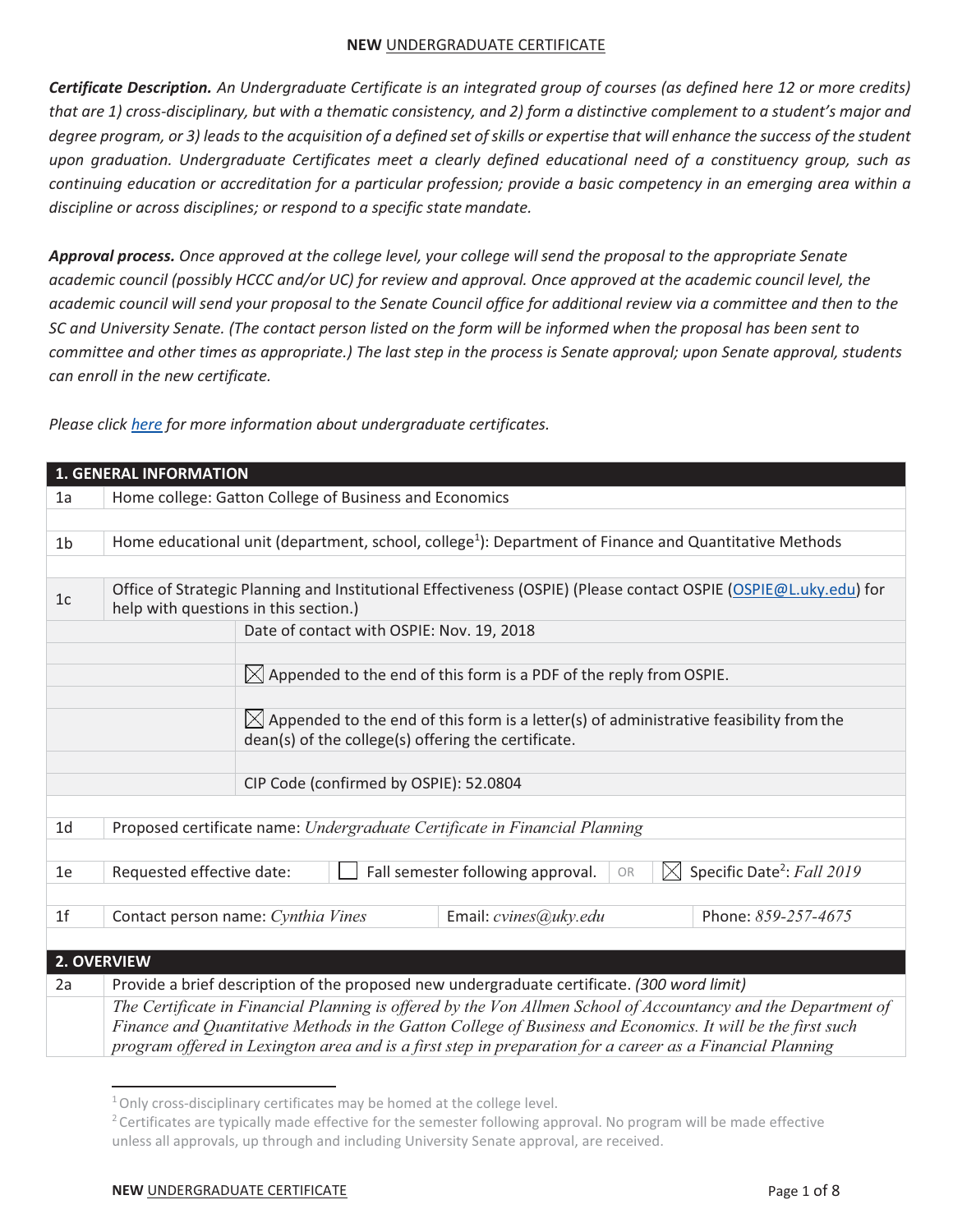| 2 <sub>b</sub> | professional. The certificate is open for non-degree students, current UK undergraduate or graduate students<br>from any major, current CPAs or other working professionals interested in pursuing financial planning as a<br>career. The certificate is a first step for those intending to complete the Certified Financial Planning (CFP)<br>exam given by Certified Financial Planning Board of Standards, Inc. Our program will register with the CFP<br>Board of Standards and students who complete a CFP Board-Registered Program are eligible to sit for the<br>CFP® Certification Exam. CFP Board partners with financial planning educators across the country to<br>-establish programs designed to prepare individuals with the competency required to deliver financial planning<br>This proposed undergraduate certificate (check all that apply)<br>Sallaces to clients, and to ensure the ongoing c<br>$\boxtimes$<br>$\frac{1}{2}$ is cross-disciplinary <sup>3</sup> .<br>Is certified by a professional or accredited organization/governmental agency.<br>Clearly leads to advanced specialization in a field. |              |                 |  |
|----------------|-------------------------------------------------------------------------------------------------------------------------------------------------------------------------------------------------------------------------------------------------------------------------------------------------------------------------------------------------------------------------------------------------------------------------------------------------------------------------------------------------------------------------------------------------------------------------------------------------------------------------------------------------------------------------------------------------------------------------------------------------------------------------------------------------------------------------------------------------------------------------------------------------------------------------------------------------------------------------------------------------------------------------------------------------------------------------------------------------------------------------------------|--------------|-----------------|--|
| 2c             | Affiliation. Is the undergraduate certificate affiliated with a degree program?                                                                                                                                                                                                                                                                                                                                                                                                                                                                                                                                                                                                                                                                                                                                                                                                                                                                                                                                                                                                                                                     | Yes          | No $\times$     |  |
|                | If "yes," include a brief statement of how it will complement the program. If it is not affiliated with a degree                                                                                                                                                                                                                                                                                                                                                                                                                                                                                                                                                                                                                                                                                                                                                                                                                                                                                                                                                                                                                    |              |                 |  |
|                | program, incorporate a statement as to how it will provide an opportunity for a student to gain knowledge or<br>skills not already available at UK. (300 word limit)                                                                                                                                                                                                                                                                                                                                                                                                                                                                                                                                                                                                                                                                                                                                                                                                                                                                                                                                                                |              |                 |  |
|                |                                                                                                                                                                                                                                                                                                                                                                                                                                                                                                                                                                                                                                                                                                                                                                                                                                                                                                                                                                                                                                                                                                                                     |              |                 |  |
| 2d             | Duplication. Are there similar regional or national offerings?                                                                                                                                                                                                                                                                                                                                                                                                                                                                                                                                                                                                                                                                                                                                                                                                                                                                                                                                                                                                                                                                      | Yes $\times$ | No <sub>1</sub> |  |
|                | If "Yes," explain how the proposed certificate will or will not compete with similar regional or national offerings.                                                                                                                                                                                                                                                                                                                                                                                                                                                                                                                                                                                                                                                                                                                                                                                                                                                                                                                                                                                                                |              |                 |  |
|                | Currently there is no online CFP certificate program in the state of Kentucky. Two universities offer certificate                                                                                                                                                                                                                                                                                                                                                                                                                                                                                                                                                                                                                                                                                                                                                                                                                                                                                                                                                                                                                   |              |                 |  |
|                | programs certified by the CFP Board include Bellarmine University, which offers an Executive Certificate in                                                                                                                                                                                                                                                                                                                                                                                                                                                                                                                                                                                                                                                                                                                                                                                                                                                                                                                                                                                                                         |              |                 |  |
|                | Financial Planning (\$4,200) and Western Kentucky University, which offers a certificate to non-finance majors (in                                                                                                                                                                                                                                                                                                                                                                                                                                                                                                                                                                                                                                                                                                                                                                                                                                                                                                                                                                                                                  |              |                 |  |
|                | addition to the B.S. degree in Finance - Financial Planning Option to finance majors at WKU). Murray State                                                                                                                                                                                                                                                                                                                                                                                                                                                                                                                                                                                                                                                                                                                                                                                                                                                                                                                                                                                                                          |              |                 |  |
|                | University also has a degree program in financial planning. We believe our online certificate program fills in a                                                                                                                                                                                                                                                                                                                                                                                                                                                                                                                                                                                                                                                                                                                                                                                                                                                                                                                                                                                                                    |              |                 |  |
|                | niche not served by these programs: Our target audience is a combination of non-degree students, working<br>professionals, and UK undergraduate and graduate students in local area who would like the flexibility of                                                                                                                                                                                                                                                                                                                                                                                                                                                                                                                                                                                                                                                                                                                                                                                                                                                                                                               |              |                 |  |
|                | scheduling while fulfilling the educational component of obtaining the CFP certification. Our program also offers                                                                                                                                                                                                                                                                                                                                                                                                                                                                                                                                                                                                                                                                                                                                                                                                                                                                                                                                                                                                                   |              |                 |  |
|                | high quality teaching, accessibility to instructors and career development help to participants in Lexington area.                                                                                                                                                                                                                                                                                                                                                                                                                                                                                                                                                                                                                                                                                                                                                                                                                                                                                                                                                                                                                  |              |                 |  |
|                | Discussions with the Program Director at WKU, current students and working professionals in Lexington area                                                                                                                                                                                                                                                                                                                                                                                                                                                                                                                                                                                                                                                                                                                                                                                                                                                                                                                                                                                                                          |              |                 |  |
|                | indicate market demand in local area.                                                                                                                                                                                                                                                                                                                                                                                                                                                                                                                                                                                                                                                                                                                                                                                                                                                                                                                                                                                                                                                                                               |              |                 |  |
|                |                                                                                                                                                                                                                                                                                                                                                                                                                                                                                                                                                                                                                                                                                                                                                                                                                                                                                                                                                                                                                                                                                                                                     |              |                 |  |
| 2d             | Rationale and Demand. Explain the need for the new undergraduate certificate (e.g. market demand and cross-<br>disciplinary considerations). (300 word limit)                                                                                                                                                                                                                                                                                                                                                                                                                                                                                                                                                                                                                                                                                                                                                                                                                                                                                                                                                                       |              |                 |  |
|                | The Bureau of Labor Statistics projected employment of personal financial advisors (2016-2026) to increase by                                                                                                                                                                                                                                                                                                                                                                                                                                                                                                                                                                                                                                                                                                                                                                                                                                                                                                                                                                                                                       |              |                 |  |
|                | 15%, from 271,900 to 312,300 (https://www.bls.gov/ooh/business-and-financial/personalfinancial-                                                                                                                                                                                                                                                                                                                                                                                                                                                                                                                                                                                                                                                                                                                                                                                                                                                                                                                                                                                                                                     |              |                 |  |
|                | advisors.htm#tab-6) A recent article by a renowned author and practitioner in the financial planning world,                                                                                                                                                                                                                                                                                                                                                                                                                                                                                                                                                                                                                                                                                                                                                                                                                                                                                                                                                                                                                         |              |                 |  |
|                | Michael Kitces (https://en.wikipedia.org/wiki/Michael Kitces), discusses compensation for and the market                                                                                                                                                                                                                                                                                                                                                                                                                                                                                                                                                                                                                                                                                                                                                                                                                                                                                                                                                                                                                            |              |                 |  |
|                | shortage of CFPs. 1 Mr. Kitces in his online article dated September 17, 2018 notes that 1/3 of all financial                                                                                                                                                                                                                                                                                                                                                                                                                                                                                                                                                                                                                                                                                                                                                                                                                                                                                                                                                                                                                       |              |                 |  |
|                | advisors are expected to retire in the next 10 years leading to an expected increase in demand for new financial                                                                                                                                                                                                                                                                                                                                                                                                                                                                                                                                                                                                                                                                                                                                                                                                                                                                                                                                                                                                                    |              |                 |  |
|                | planners. There is also a shift in the industry from commission based compensation to a recurring fees system                                                                                                                                                                                                                                                                                                                                                                                                                                                                                                                                                                                                                                                                                                                                                                                                                                                                                                                                                                                                                       |              |                 |  |
|                | resulting in a new model for the employment of financial planners that will accelerate the demand for this                                                                                                                                                                                                                                                                                                                                                                                                                                                                                                                                                                                                                                                                                                                                                                                                                                                                                                                                                                                                                          |              |                 |  |
|                | industry. (The full article is available at https://www.kitces.com/). In the past few years, numerous UK students                                                                                                                                                                                                                                                                                                                                                                                                                                                                                                                                                                                                                                                                                                                                                                                                                                                                                                                                                                                                                   |              |                 |  |

<sup>&</sup>lt;sup>3</sup> An undergraduate certificate must be cross-disciplinary and students must take courses in at least two disciplines, with a minimum of three credits to be completed in a second discipline.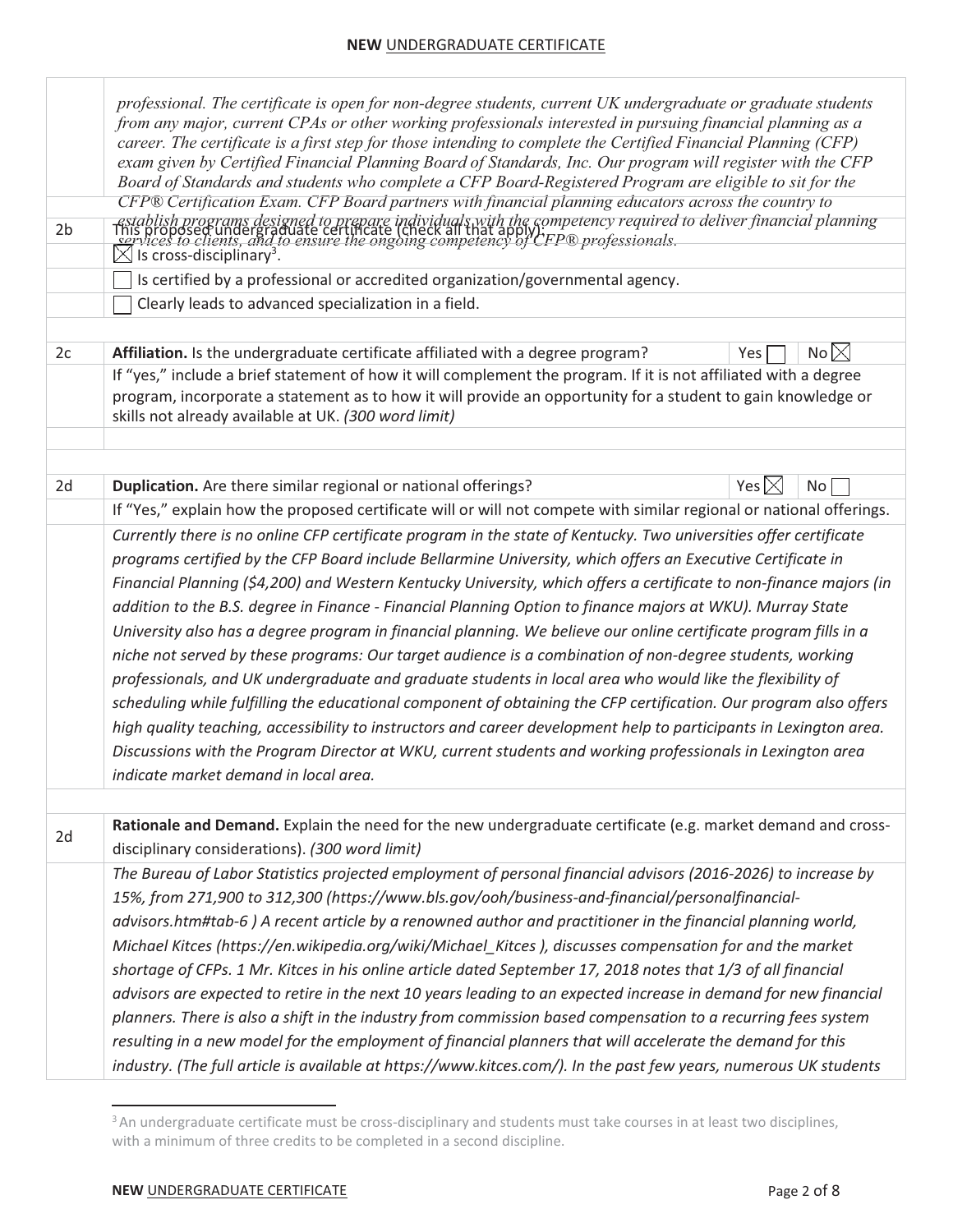|    |                                          | expressed interests in learning about financial planning and searched for internships and full-time positions in                                                                                                    |                           |             |        |               |                              |
|----|------------------------------------------|---------------------------------------------------------------------------------------------------------------------------------------------------------------------------------------------------------------------|---------------------------|-------------|--------|---------------|------------------------------|
|    |                                          | financial planning. Discussions with current UK students, recent UK alumni, financial planning practitioners (CFP                                                                                                   |                           |             |        |               |                              |
|    |                                          | holders) in Lexington area and educations in the CFP program in Western Kentucky University provided strong                                                                                                         |                           |             |        |               |                              |
|    |                                          | anecdotal evidence on potential demand for high quality financial planning courses. This certificate program                                                                                                        |                           |             |        |               |                              |
|    |                                          | aims to meet the CFP registration criteria and help students to compete in the financial planning industry by                                                                                                       |                           |             |        |               |                              |
|    |                                          | providing the necessary knowledge and satisfying the educational component of the CFP Certificate.                                                                                                                  |                           |             |        |               |                              |
|    |                                          |                                                                                                                                                                                                                     |                           |             |        |               |                              |
| 2e |                                          | Target audience. Check the box(es) that apply to the target student population.                                                                                                                                     |                           |             |        |               |                              |
|    |                                          | $\boxtimes$ Currently enrolled undergraduate students.                                                                                                                                                              |                           |             |        |               |                              |
|    | $\boxtimes$ Post-baccalaureate students. |                                                                                                                                                                                                                     |                           |             |        |               |                              |
|    |                                          |                                                                                                                                                                                                                     |                           |             |        |               |                              |
| 2f |                                          | Describe the demographics of the intended audience. (150 word limit)                                                                                                                                                |                           |             |        |               |                              |
|    |                                          | Our target audience is a combination of non-degree students, working professionals, and UK undergraduate and                                                                                                        |                           |             |        |               |                              |
|    |                                          | graduate students in local area who would like the flexibility of scheduling while fulfilling the educational                                                                                                       |                           |             |        |               |                              |
|    |                                          | component of obtaining the CFP certification eventually.                                                                                                                                                            |                           |             |        |               |                              |
|    |                                          |                                                                                                                                                                                                                     |                           |             |        |               |                              |
| 2g |                                          | Projected enrollment. What are the enrollment projections for the first three years?                                                                                                                                |                           |             |        |               |                              |
|    |                                          | Year 1                                                                                                                                                                                                              | Year 2                    |             | Year 3 |               |                              |
|    |                                          |                                                                                                                                                                                                                     | (Yr. 1 continuing $+$ new |             |        |               | (Yrs. 1 and 2 continuing $+$ |
|    |                                          |                                                                                                                                                                                                                     | entering)                 |             |        | new entering) |                              |
|    | <b>Number of Students</b>                | 45                                                                                                                                                                                                                  | 88                        |             | 98     |               |                              |
|    |                                          |                                                                                                                                                                                                                     |                           |             |        |               |                              |
| 2h |                                          | Distance learning (DL). Initially, will any portion of the undergraduate certificate be                                                                                                                             |                           |             |        | Yes $\times$  | No                           |
|    | offered via DL?                          |                                                                                                                                                                                                                     |                           |             |        |               |                              |
|    |                                          | If "Yes," please indicate below the percentage of the certificate that will be offered via DL.                                                                                                                      |                           |             |        |               |                              |
|    | $1\% - 24\%$                             | 25% - 49%                                                                                                                                                                                                           | $50\% - 74\%$             | $75 - 99\%$ |        | 100% $\times$ |                              |
|    |                                          |                                                                                                                                                                                                                     |                           |             |        |               |                              |
|    |                                          | If "Yes," describe the DL course(s) in detail, including the number of required DL courses. (200 word limit)                                                                                                        |                           |             |        |               |                              |
|    |                                          | We plan to offer six new DL courses (18 credit hours) as follows: 1. Principles for the Financial Planner (ACC                                                                                                      |                           |             |        |               |                              |
|    |                                          | 356) introduces the principles of financial planning. 2. Tax Planning (ACC 357) covers tax planning for the                                                                                                         |                           |             |        |               |                              |
|    |                                          | personal financial planner. 3. Investment Planning (FIN 357) covers the principles of investments and their                                                                                                         |                           |             |        |               |                              |
|    |                                          | application to financial planning. 4. Risk, Insurance and Retirement Planning (FIN 358) discusses key topics in                                                                                                     |                           |             |        |               |                              |
|    |                                          | risk management and insurance, selecting the right retirement plan for the business and on individual retirement                                                                                                    |                           |             |        |               |                              |
|    |                                          | planning . 5. Estate Planning (ACC 457) discusses estate planning and taxation for the personal financial                                                                                                           |                           |             |        |               |                              |
|    |                                          | planners. 6. Financial Plan Development (FIN 359) is the capstone course of the program. It offers a<br>comprehensive overview of the financial planning process and requires students to integrate and apply their |                           |             |        |               |                              |
|    |                                          | knowledge of financial planning topics through case analysis.                                                                                                                                                       |                           |             |        |               |                              |
|    |                                          |                                                                                                                                                                                                                     |                           |             |        |               |                              |
|    | <b>3. ADMINISTRATION AND RESOURCES</b>   |                                                                                                                                                                                                                     |                           |             |        |               |                              |
|    |                                          | Administration. Describe how the proposed undergraduate certificate will be administered, including                                                                                                                 |                           |             |        |               |                              |
| 3a |                                          | admissions, student advising, retention, etc. (150 word limit)                                                                                                                                                      |                           |             |        |               |                              |
|    |                                          | All courses are open for registration to UK students and public. Upon successful completetion of all the courses,                                                                                                   |                           |             |        |               |                              |
|    |                                          | the certificate will be awarded. Business student advising in the Gatton college is provided by the Undergraduate                                                                                                   |                           |             |        |               |                              |
|    |                                          | Advising Office. Any additional advising or information needed by the students will be provided by the director of                                                                                                  |                           |             |        |               |                              |
|    |                                          |                                                                                                                                                                                                                     |                           |             |        |               |                              |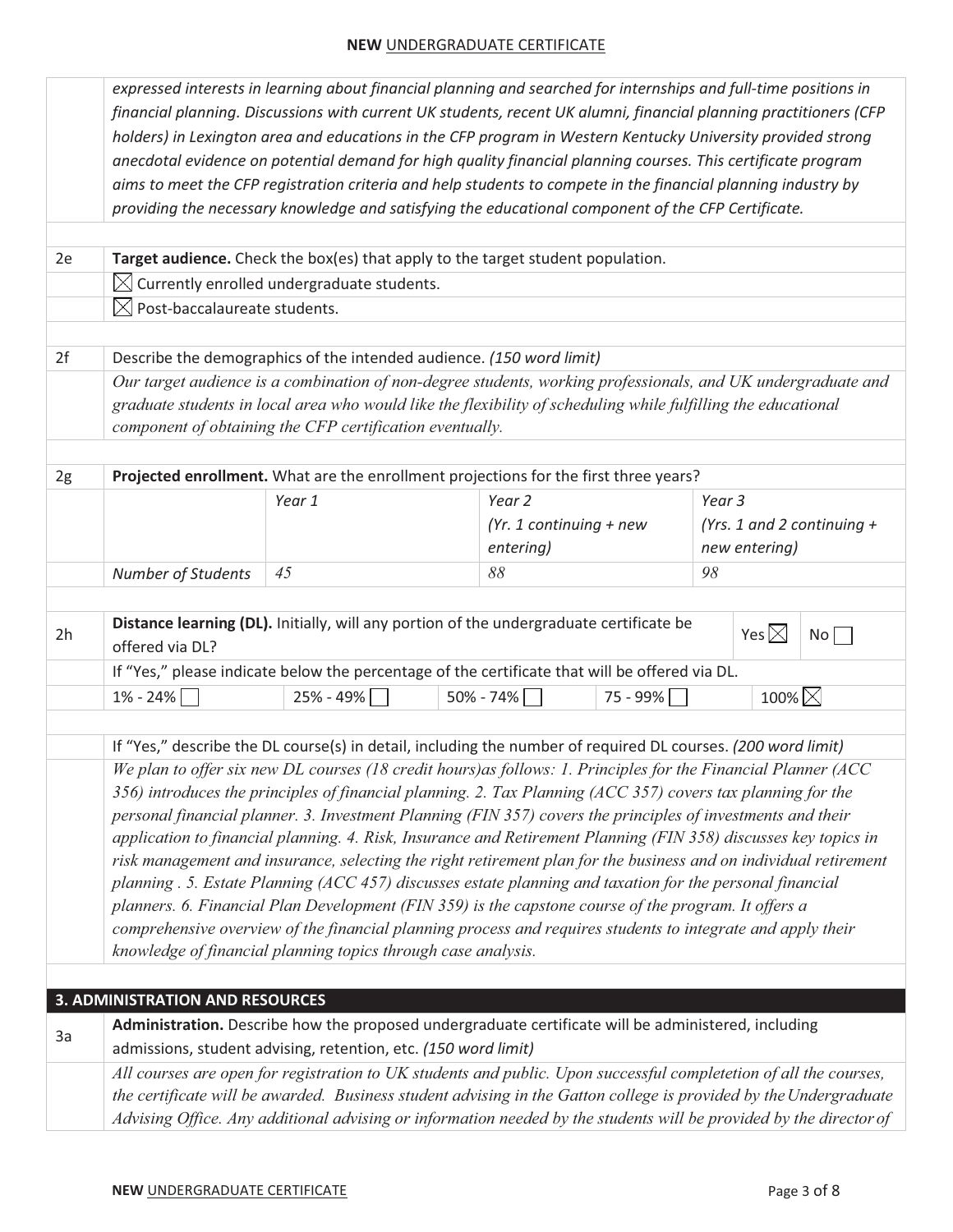|    | the program and/or supporting staff. We do not forsee an issue with retention, but if retention becomes a<br>problem, the director will take action to ensure continued enrollment.                                                                                                                                                                                                                                                                                                                                                                                                 |
|----|-------------------------------------------------------------------------------------------------------------------------------------------------------------------------------------------------------------------------------------------------------------------------------------------------------------------------------------------------------------------------------------------------------------------------------------------------------------------------------------------------------------------------------------------------------------------------------------|
|    |                                                                                                                                                                                                                                                                                                                                                                                                                                                                                                                                                                                     |
|    | Faculty of Record. The Faculty of Record consists of the undergraduate certificate director and other faculty who                                                                                                                                                                                                                                                                                                                                                                                                                                                                   |
|    | will be responsible for planning and participating in the certificate program. Describe the process for identifying                                                                                                                                                                                                                                                                                                                                                                                                                                                                 |
|    | the certificate director. Regarding membership, include the aspects below. (150 word limit)                                                                                                                                                                                                                                                                                                                                                                                                                                                                                         |
| 3b | Selection criteria;                                                                                                                                                                                                                                                                                                                                                                                                                                                                                                                                                                 |
|    | Whether the member is voting or non-voting;                                                                                                                                                                                                                                                                                                                                                                                                                                                                                                                                         |
|    | Term of service; and<br>$\bullet$                                                                                                                                                                                                                                                                                                                                                                                                                                                                                                                                                   |
|    | Method for adding/removing members.                                                                                                                                                                                                                                                                                                                                                                                                                                                                                                                                                 |
|    | Senate guidelines indicate the default faculty of record is generally the voting body of the educational unit<br>homing the program which in our case is is the Department of Finance and Quantitative Methods.<br>However since 1/2 the courses are accounting department courses, the voting members of the School of<br>Accountancy will be included as faculty of record. The Director of the program will be appointed by the<br>Dean of the Business School after consultation with the faculty of record. The position will be renewed<br>annually and is a voting position. |
| 3c | No $\times$<br>Advisory board. Will the undergraduate certificate have an advisory board <sup>4</sup> ?<br>Yes                                                                                                                                                                                                                                                                                                                                                                                                                                                                      |
|    | If "Yes," please describe the standards by which the faculty of record will add or remove members of the                                                                                                                                                                                                                                                                                                                                                                                                                                                                            |
|    | advisory board. (150 word limit)                                                                                                                                                                                                                                                                                                                                                                                                                                                                                                                                                    |
|    |                                                                                                                                                                                                                                                                                                                                                                                                                                                                                                                                                                                     |
|    | If "Yes," please list below the number of each type of individual (as applicable) who will be involved in the                                                                                                                                                                                                                                                                                                                                                                                                                                                                       |
|    | advisory board.                                                                                                                                                                                                                                                                                                                                                                                                                                                                                                                                                                     |
|    | Faculty within the college who are within the home educational unit.                                                                                                                                                                                                                                                                                                                                                                                                                                                                                                                |
|    | Faculty within the college who are outside the home educational unit.                                                                                                                                                                                                                                                                                                                                                                                                                                                                                                               |
|    | Faculty outside the college who are within the University.                                                                                                                                                                                                                                                                                                                                                                                                                                                                                                                          |
|    | Faculty outside the college and outside the University who are within the United States.                                                                                                                                                                                                                                                                                                                                                                                                                                                                                            |
|    | Faculty outside the college and outside the University who are outside the United States.                                                                                                                                                                                                                                                                                                                                                                                                                                                                                           |
|    | Students who are currently in the program.                                                                                                                                                                                                                                                                                                                                                                                                                                                                                                                                          |
|    | Students who recently graduated from the program.                                                                                                                                                                                                                                                                                                                                                                                                                                                                                                                                   |
|    | Members of industry.                                                                                                                                                                                                                                                                                                                                                                                                                                                                                                                                                                |
|    | Community volunteers.                                                                                                                                                                                                                                                                                                                                                                                                                                                                                                                                                               |
|    | Other. Please explain:                                                                                                                                                                                                                                                                                                                                                                                                                                                                                                                                                              |
|    | <b>Total Number of Advisory Board Members</b>                                                                                                                                                                                                                                                                                                                                                                                                                                                                                                                                       |
|    |                                                                                                                                                                                                                                                                                                                                                                                                                                                                                                                                                                                     |
| 3d | Course utilization. Will this undergraduate certificate utilize courses from other<br>No $\times$<br>Yes [<br>academic units?                                                                                                                                                                                                                                                                                                                                                                                                                                                       |
|    | If "Yes," two pieces of supporting documentation are required.                                                                                                                                                                                                                                                                                                                                                                                                                                                                                                                      |

<sup>&</sup>lt;sup>4</sup> An advisory board includes both faculty and non-faculty who advise the faculty of record on matters related to the program, e.g. national trends and industry expectations of graduates.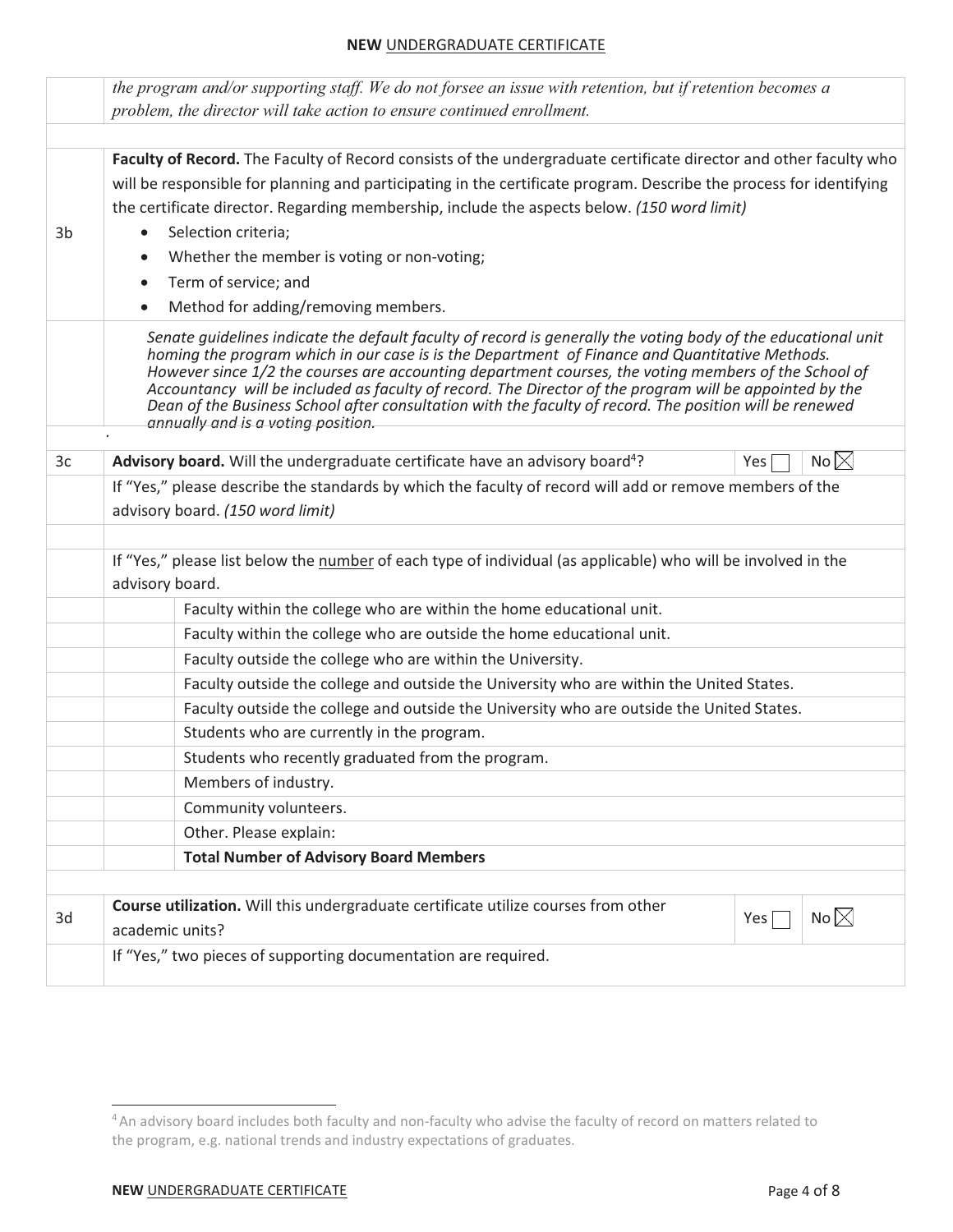|    | Check to confirm that appended to the end of this form is a letter of support from the other units'<br>chair/director <sup>5</sup> from which individual courses will be used. The letter must include demonstration of true |
|----|------------------------------------------------------------------------------------------------------------------------------------------------------------------------------------------------------------------------------|
|    | collaboration between multiple units <sup>6</sup> and impact on the course's use on the home educational unit.                                                                                                               |
|    |                                                                                                                                                                                                                              |
|    | Check to confirm that appended to the end of this form is verification that the chair/director of the other                                                                                                                  |
|    | unit has consent from the faculty members of the unit. This typically takes the form of meeting minutes.                                                                                                                     |
|    |                                                                                                                                                                                                                              |
| 3e | Financial Resources. What are the (non-course) resource implications for the proposed undergraduate<br>certificate, including any projected budget needs? (300 word limit)                                                   |
|    | The program tuition revenue will support administrative help, teaching assistants, career advising staff support,                                                                                                            |
|    | if needed. With the \$25,000 online initiative from the University, we will be able to pay for administrative                                                                                                                |
|    | support, course development, and faculty release time to prepare courses. We do not expect additional                                                                                                                        |
|    | significant financial outlay otherwise.                                                                                                                                                                                      |
|    | Other Resources. Will the proposed undergraduate certificate utilize resources (e.g.                                                                                                                                         |
| 3f | No $\times$<br>Yes<br>departmentally controlled equipment or lab space) from additional units/ programs?                                                                                                                     |
|    | If "Yes," identify the other resources that will be shared. (150 word limit)                                                                                                                                                 |
|    |                                                                                                                                                                                                                              |
|    | If "Yes," two pieces of supporting documentation are required.                                                                                                                                                               |
|    | Check to confirm that appended to the end of this form is a letter of support from the appropriate                                                                                                                           |
|    | chair/director <sup>7</sup> of the unit whose "other resources" will be used.                                                                                                                                                |
|    |                                                                                                                                                                                                                              |
|    | Check to confirm that appended to the end of this form is verification that the chair/director of the other                                                                                                                  |
|    | unit has consent from the faculty members of the unit. This typically takes the form of meeting minutes.                                                                                                                     |
|    |                                                                                                                                                                                                                              |
| 4a | <b>4. IMPACT</b><br>No $\times$<br>Other related programs. Are there any related UK programs and certificates?<br>Yes                                                                                                        |
|    | If "Yes," describe how the new certificate will complement these existing UK offerings. (250 word limit)                                                                                                                     |
|    |                                                                                                                                                                                                                              |
|    | If "Yes," two pieces of supporting documentation are required.                                                                                                                                                               |
|    |                                                                                                                                                                                                                              |
|    | Check to confirm that appended to the end of this form is a letter of support from the appropriate                                                                                                                           |
|    | chair/director of the unit whose "other resources" will be used.                                                                                                                                                             |
|    |                                                                                                                                                                                                                              |
|    | Check to confirm that appended to the end of this form is verification that the chair/director has input from                                                                                                                |
|    | the faculty members of the unit. This typically takes the form of meeting minutes.                                                                                                                                           |
|    |                                                                                                                                                                                                                              |
|    | 5. ADMISSIONS CRITERIA AND CURRICULUM STRUCTURE                                                                                                                                                                              |
| 5a | Admissions criteria. List the admissions criteria for the proposed undergraduate certificate. (150 word limit)                                                                                                               |
|    | All courses require the student to have successfully completed 60 credit hours at the undergraduate or                                                                                                                       |
|    | graduate level. professional. The certificate is open for non-degree students, current UK undergraduate or                                                                                                                   |
|    | graduate students from any major, current CPAs or other working professionals interested in pursuing                                                                                                                         |
|    | finangial planning as a carrily when there is no educational unit below the college level, i.e. there is no                                                                                                                  |
|    | department/school.<br><sup>6</sup> Show evidence of detailed collaborative consultation with such units early in the process.                                                                                                |
|    | <sup>7</sup> A dean may submit a letter only when there is no educational unit below the college level, i.e. there are no                                                                                                    |
|    | departments/schools.                                                                                                                                                                                                         |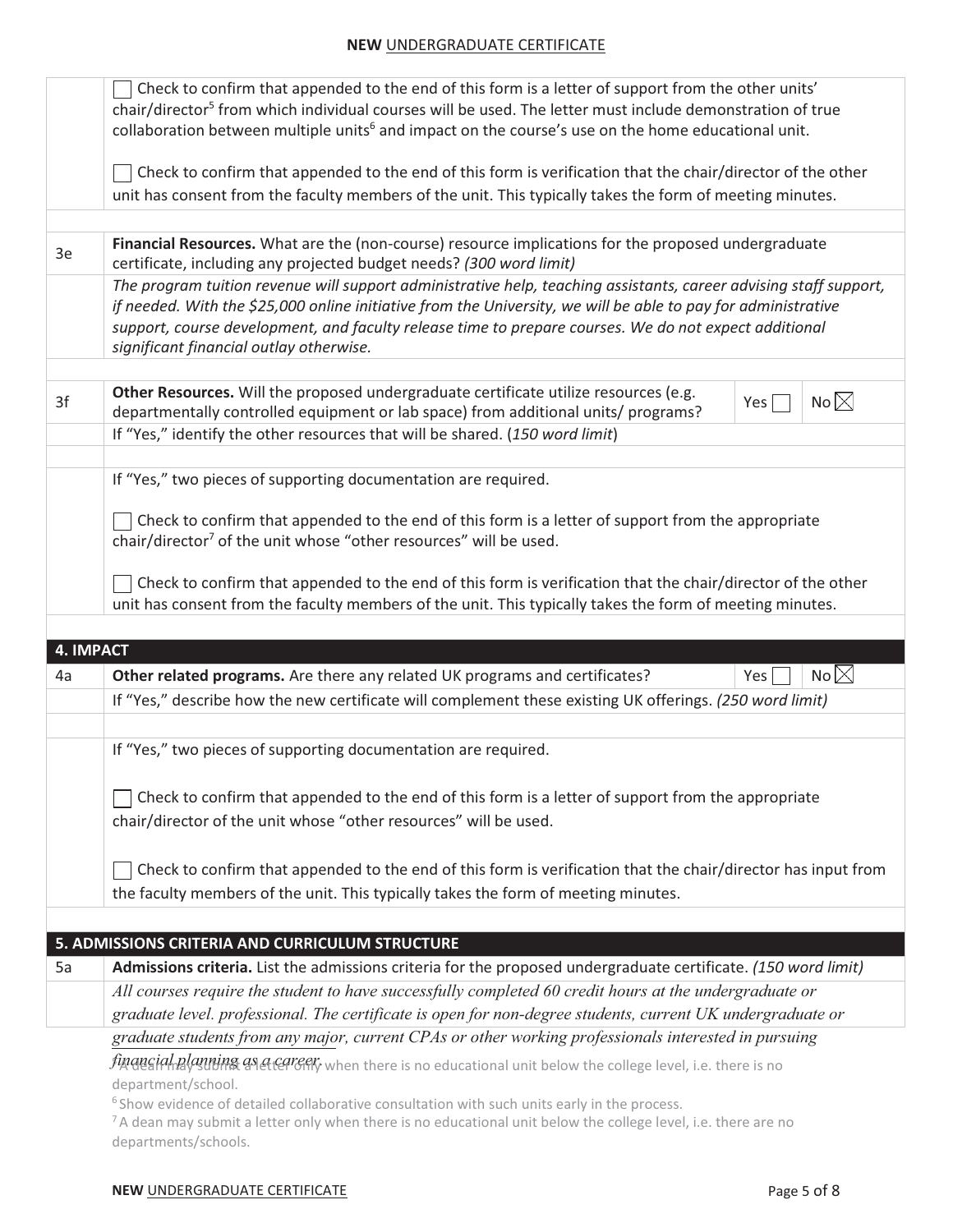| 5b                                           |                                                                                                                                                                                       | Core Courses. List the required courses below.                                                                                                                                                                                                                                                                                                                                                                                                              |                      |                            |                            |             |
|----------------------------------------------|---------------------------------------------------------------------------------------------------------------------------------------------------------------------------------------|-------------------------------------------------------------------------------------------------------------------------------------------------------------------------------------------------------------------------------------------------------------------------------------------------------------------------------------------------------------------------------------------------------------------------------------------------------------|----------------------|----------------------------|----------------------------|-------------|
| Prefix &<br>Number                           |                                                                                                                                                                                       | <b>Course Title</b>                                                                                                                                                                                                                                                                                                                                                                                                                                         | Credit<br><b>Hrs</b> | Course Status <sup>8</sup> |                            |             |
| $ACC$ 356                                    |                                                                                                                                                                                       | <b>Financial Planning for Professionals</b>                                                                                                                                                                                                                                                                                                                                                                                                                 | $\mathfrak{Z}$       | <b>New</b>                 |                            |             |
|                                              | $ACC$ 357                                                                                                                                                                             | Tax Planning                                                                                                                                                                                                                                                                                                                                                                                                                                                | $\mathfrak{Z}$       | <b>New</b>                 |                            |             |
|                                              | <b>FIN 357</b>                                                                                                                                                                        | <b>Investment Planning</b>                                                                                                                                                                                                                                                                                                                                                                                                                                  | $\mathfrak{Z}$       | <b>New</b>                 |                            |             |
|                                              | <b>FIN 358</b>                                                                                                                                                                        | Risk, Insurance and Retirement Planning                                                                                                                                                                                                                                                                                                                                                                                                                     | 3                    | <b>New</b>                 |                            |             |
|                                              | $ACC$ 457                                                                                                                                                                             | <b>Estate Planning</b>                                                                                                                                                                                                                                                                                                                                                                                                                                      | 3                    | <b>New</b>                 |                            |             |
|                                              | <b>FIN 359</b>                                                                                                                                                                        | Financial Plan Development (Capstone)                                                                                                                                                                                                                                                                                                                                                                                                                       | $\mathfrak{Z}$       | <b>New</b>                 |                            |             |
|                                              |                                                                                                                                                                                       |                                                                                                                                                                                                                                                                                                                                                                                                                                                             |                      |                            |                            |             |
| 5c                                           |                                                                                                                                                                                       | <b>Elective courses.</b> List the electives below.                                                                                                                                                                                                                                                                                                                                                                                                          |                      |                            |                            |             |
|                                              | Prefix &<br>Number                                                                                                                                                                    | <b>Course Title</b>                                                                                                                                                                                                                                                                                                                                                                                                                                         | Credit<br><b>Hrs</b> |                            | Course Status <sup>9</sup> |             |
|                                              |                                                                                                                                                                                       |                                                                                                                                                                                                                                                                                                                                                                                                                                                             |                      | Select one                 |                            |             |
|                                              |                                                                                                                                                                                       |                                                                                                                                                                                                                                                                                                                                                                                                                                                             |                      | Select one                 |                            |             |
|                                              |                                                                                                                                                                                       |                                                                                                                                                                                                                                                                                                                                                                                                                                                             |                      | Select one                 |                            |             |
|                                              |                                                                                                                                                                                       |                                                                                                                                                                                                                                                                                                                                                                                                                                                             |                      | Select one                 |                            |             |
|                                              |                                                                                                                                                                                       |                                                                                                                                                                                                                                                                                                                                                                                                                                                             |                      | Select one                 |                            |             |
|                                              |                                                                                                                                                                                       | <b>Total Credit Hours:</b>                                                                                                                                                                                                                                                                                                                                                                                                                                  |                      |                            |                            |             |
| 5d                                           | Are there any other requirements for the undergraduate certificate? If "Yes,"<br>No $\times$<br>Yes<br>note below. (150 word limit) The certificate requires each student to complete |                                                                                                                                                                                                                                                                                                                                                                                                                                                             |                      |                            |                            |             |
| the 63 hour courses for a total of 18 hours. |                                                                                                                                                                                       |                                                                                                                                                                                                                                                                                                                                                                                                                                                             |                      |                            |                            |             |
|                                              |                                                                                                                                                                                       |                                                                                                                                                                                                                                                                                                                                                                                                                                                             |                      |                            |                            |             |
| 5e                                           |                                                                                                                                                                                       | Is there any other narrative about the undergraduate certificate that should be<br>included in the Bulletin? If "Yes," please note below. (300 word limit)                                                                                                                                                                                                                                                                                                  |                      |                            | Yes $\Gamma$               | No $\times$ |
|                                              |                                                                                                                                                                                       |                                                                                                                                                                                                                                                                                                                                                                                                                                                             |                      |                            |                            |             |
|                                              |                                                                                                                                                                                       |                                                                                                                                                                                                                                                                                                                                                                                                                                                             |                      |                            |                            |             |
|                                              | <b>6. ASSESSMENT</b>                                                                                                                                                                  |                                                                                                                                                                                                                                                                                                                                                                                                                                                             |                      |                            |                            |             |
| 6a                                           |                                                                                                                                                                                       | Student learning outcomes. Please provide the student learning outcomes for this undergraduate certificate.<br>List the knowledge, competencies, and skills (learning outcomes) students will be able to do upon completion.                                                                                                                                                                                                                                |                      |                            |                            |             |
|                                              |                                                                                                                                                                                       | (Use action verbs, not simply "understand.") (250 word limit)                                                                                                                                                                                                                                                                                                                                                                                               |                      |                            |                            |             |
|                                              |                                                                                                                                                                                       | This certificate will provide the foundational components for a well-rounded approach to personal financial<br>planning. Key objectives include: 1. Prepare personal financial statements. 2. Use time value of money<br>calculations to determine appropriate savings for retirement, school and long term care. 3. Evaluate risk and<br>design investment strategies. 4. Explain tax consequences of key financial decisions. 5. Recommend strategies for |                      |                            |                            |             |
|                                              |                                                                                                                                                                                       | managing risk and explain most commonly used insurance (life, property casualty and disability).                                                                                                                                                                                                                                                                                                                                                            |                      |                            |                            |             |
| 6b                                           |                                                                                                                                                                                       | Student learning outcome (SLO) assessment. How and when will student learning outcomes be assessed?<br>Please map proposed measures to the SLOs they are intended to assess. Do not use grades or indirect measures                                                                                                                                                                                                                                         |                      |                            |                            |             |
|                                              |                                                                                                                                                                                       |                                                                                                                                                                                                                                                                                                                                                                                                                                                             |                      |                            |                            |             |

<sup>&</sup>lt;sup>8</sup> Use the drop-down list to indicate if the course is a new course ("new"), an existing course that will change

<sup>(&</sup>quot;change"), or if the course is an existing course that will not change ("no change").

<sup>&</sup>lt;sup>9</sup> Use the drop-down list to indicate if the course is a new course ("new"), an existing course that will change ("change"), or if the course is an existing course that will not change ("no change").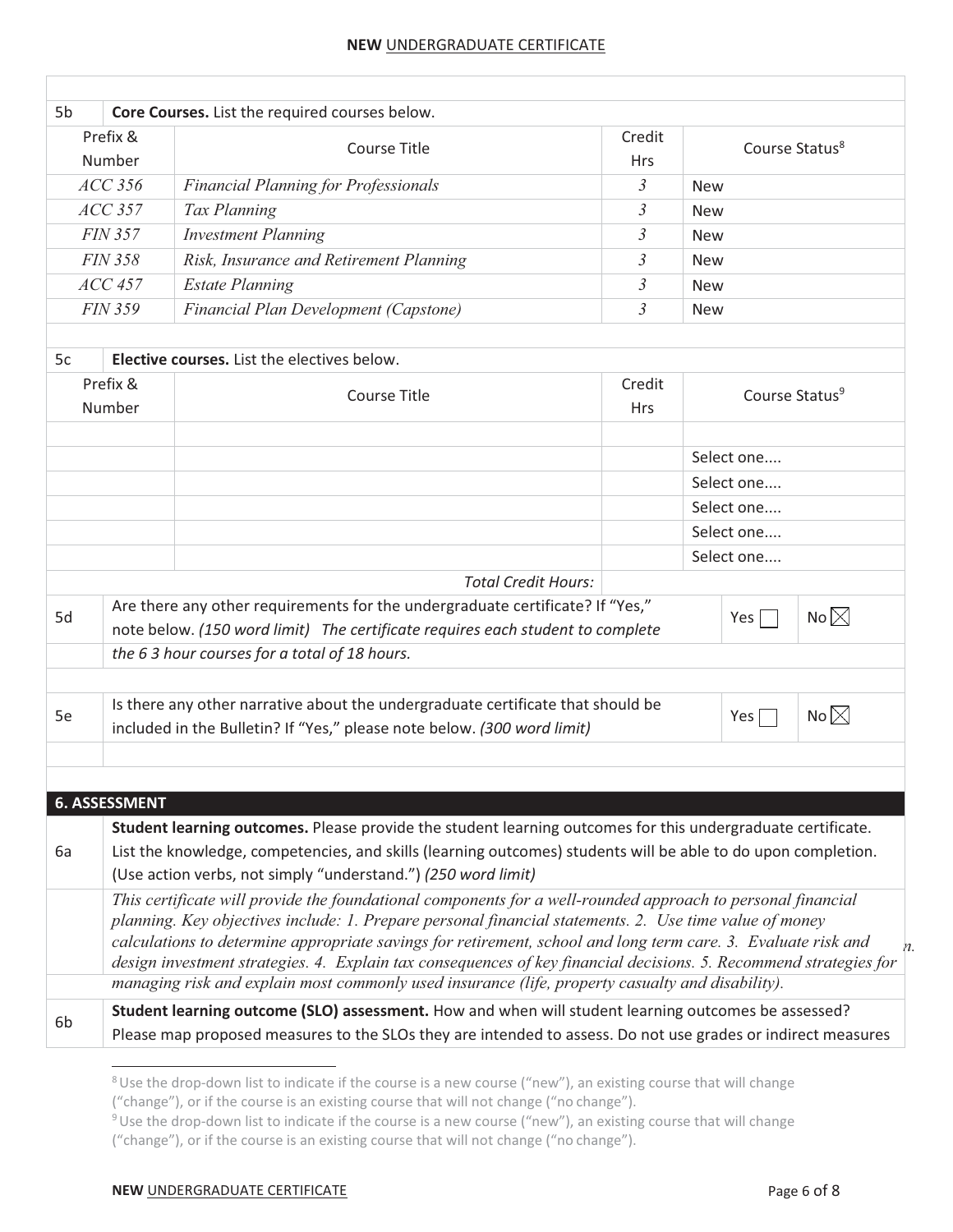(e.g. focus groups, surveys) as the sole method. Measures likely include artifacts such as course-embedded assessment (e.g., portfolios, research papers or oral presentations); and test items (embedded test questions, licensure/certification testing, nationally or state-normed exams). *(300 word limit)* 

*include a comprehensive financial plan case that will allow the student to apply the course objectives. The capstone course will incorporate a project that will allow students to demonstrate Each course will include test items that directly test course objectives as well as student projects that will tie to the knowledge learned in the prerequisite courses. Key learning outcomes include effectively communicating the financial plan, analyzing personal financial situations, evaluating client's objectives, needs, and values to develop an appropriate strategy within the financial plan.* 

6c **Certificate outcome assessment<sup>10</sup>.** Describe program evaluation procedures for the proposed undergraduate certificate. Include how the faculty of record will determine whether the program is a success or a failure. List the benchmarks, the assessment tools, and the plan of action if the program does not meet its objectives. *(250 word limit)* 

rates in comparison to UK's overall retention rate of 86.64% in years 2011-2016. We will compare the number of *program does not meet its objectives the faculty of record will modify the certificates issued within 5 years to our goal of 100 certificates. The director and advisors will evaluate whether We have a benchmark of 45 new students in our certificate program each year. We will measure retention we are meeting our objectives each year. If not, we will modify our advertising and publicity model as well as our courses.* 

|    | 7. OTHER INFORMATION                  |                 |                                                                                             |                                                                                                                 |
|----|---------------------------------------|-----------------|---------------------------------------------------------------------------------------------|-----------------------------------------------------------------------------------------------------------------|
| 7a |                                       |                 | Is there any other information about the undergraduate certificate to add? (150 word limit) |                                                                                                                 |
|    |                                       |                 |                                                                                             |                                                                                                                 |
|    |                                       |                 |                                                                                             |                                                                                                                 |
|    | 8. APPROVALS/REVIEWS                  |                 |                                                                                             |                                                                                                                 |
|    |                                       |                 |                                                                                             | Information below does not supersede the requirement for individual letters of support from educational unit    |
|    |                                       |                 |                                                                                             | administrators and verification of faculty support (typically takes the form of meeting minutes).               |
|    | <b>Reviewing Group</b>                | <b>Date</b>     |                                                                                             |                                                                                                                 |
|    | <b>Name</b>                           | <b>Approved</b> | <b>Contact Person Name/Phone/Email</b>                                                      |                                                                                                                 |
|    |                                       |                 |                                                                                             | (Within College) In addition to the information below, attach documentation of department and college approval. |
| 8a |                                       |                 |                                                                                             | This typically takes the form of meeting minutes but may also be an email from the unit head reporting          |
|    | department- and college-level votes.  |                 |                                                                                             |                                                                                                                 |
|    |                                       |                 |                                                                                             |                                                                                                                 |
|    |                                       |                 |                                                                                             |                                                                                                                 |
|    |                                       |                 |                                                                                             |                                                                                                                 |
|    |                                       |                 |                                                                                             |                                                                                                                 |
|    |                                       |                 |                                                                                             |                                                                                                                 |
| 8b | (Collaborating and/or Affected Units) |                 |                                                                                             |                                                                                                                 |
|    |                                       |                 |                                                                                             |                                                                                                                 |
|    |                                       |                 |                                                                                             |                                                                                                                 |
|    |                                       |                 |                                                                                             |                                                                                                                 |
|    |                                       |                 |                                                                                             |                                                                                                                 |

 $10$  This is a plan of how the certificate will be assessed, which is different from assessing student learning outcomes.

*e*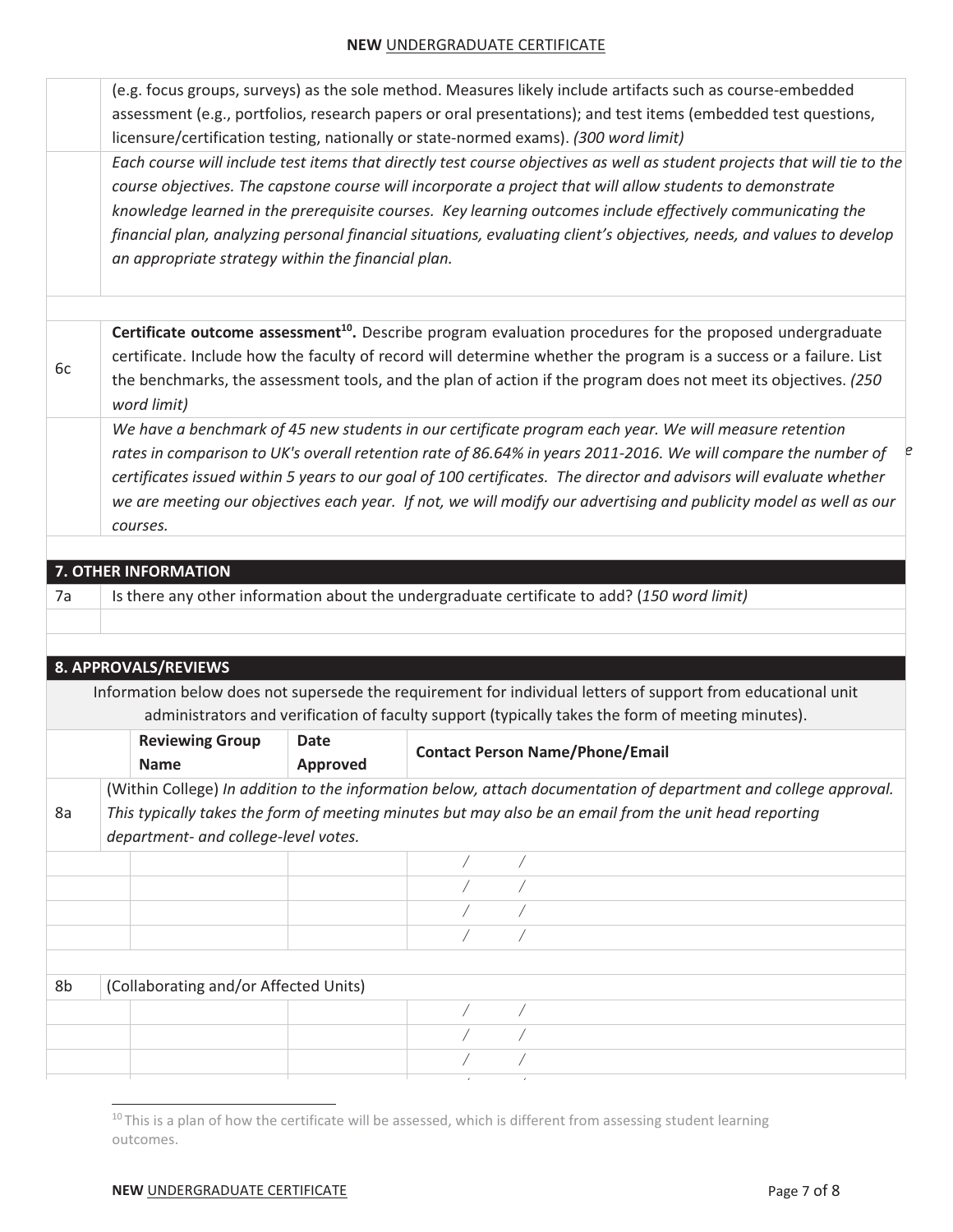| 8c | (Senate Academic Council)                    | <b>Date Approved</b> | <b>Contact Person Name</b> |
|----|----------------------------------------------|----------------------|----------------------------|
|    | Health Care Colleges Council (if applicable) |                      |                            |
|    | Undergraduate Council                        | 2/12/19              | Joanie Ett-Mims            |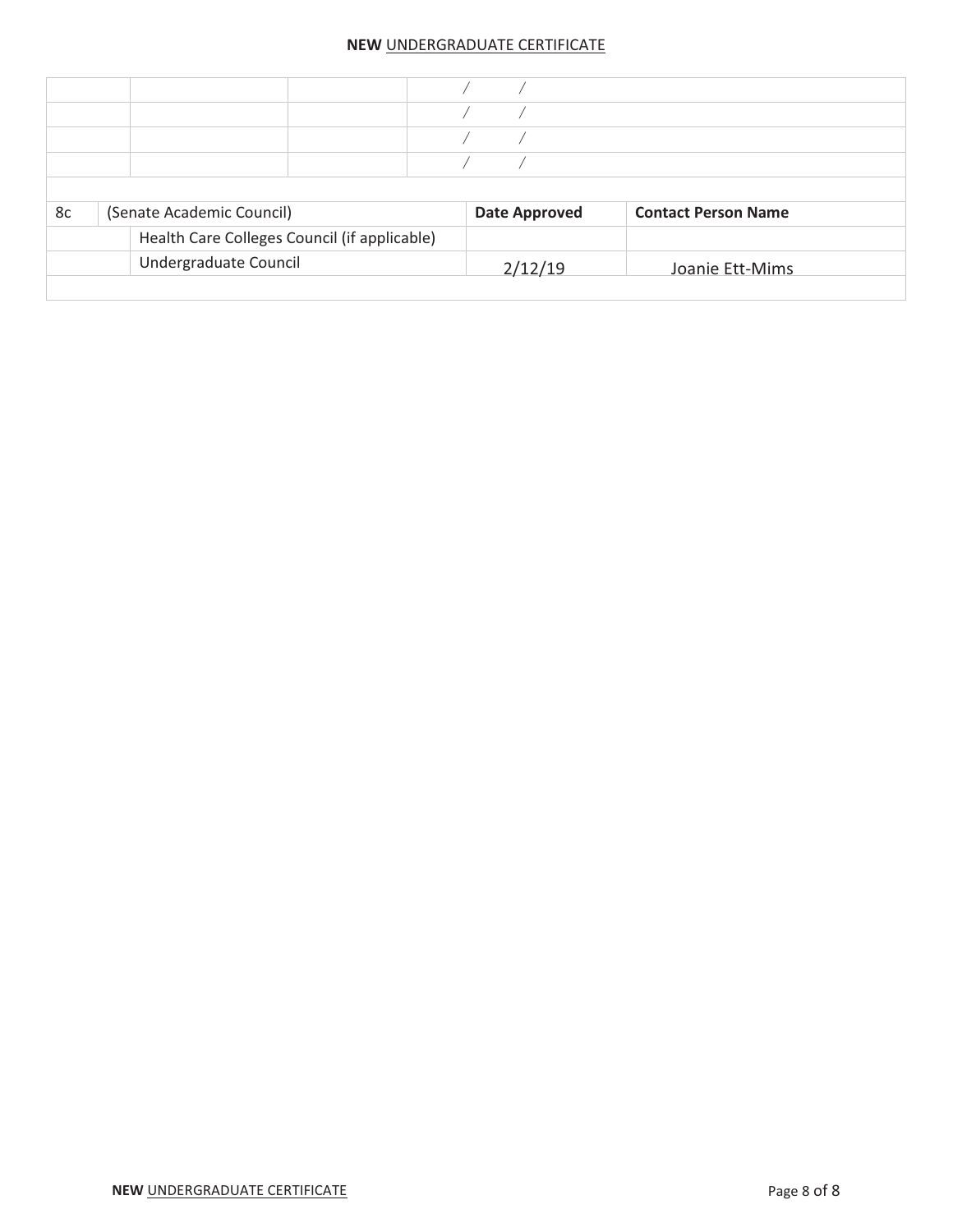From: Pearson, RaeAnne M. [<raeanne.pearson@uky.edu](mailto:raeanne.pearson@uky.edu)> **Sent:** Friday, April 5, 2019 3:56 PM **To:** Liu, Wendy **Cc:** Keath, Rena; Weber, Annie D. Subject: Financial Planning, UCert1, Post-Secondary Certificate (52.0804).

#### Dear WendyLiu ,

Thank you for submitting a Notification of intent for **Financial Planning, UCert1, Post-Secondary Certificate (52.0804)**.

My email will serve 2 purposes: 1.) Next steps for SACSCOC, and 2.) Verification and notification that you have contacted OSPIE—a Senate requirement for proposal approval.

1. **Next steps for SACSCOC:** None required

2. **Verification that OSPIE has reviewed the proposal:** Based on the documentation presented the proposed program does not constitute a substantive change as defined by the University or SACSCOC, the university's regional accreditor. Therefore, no additional information is required by the Office of Strategic Planning & Institutional Effectiveness at this time. The proposed program change(s) may move forward in accordance with college and university-level approval processes.

*IMPORTANT: Certificates (undergraduate and graduate) will be added to the CPE Inventory once they have been approved by the University Senate. For degree programs, an NOI will be submitted by the Office of Strategic Planning and Institutional Effectiveness to CPE and you will need to work closely with our office to ensure that your proposal meets all external CPE requirements and deadlines.*

Should you have any questions or concerns about UK's substantive change policy and its procedures, please do not hesitate to contact our office.

Office of Strategic Planning & Institutional Effectiveness University of Kentucky [Visit the Office of Strategic Planning and Institutional Effectiveness Website](https://nam04.safelinks.protection.outlook.com/?url=https%3A%2F%2Fproxy.qualtrics.com%2Fproxy%2F%3Furl%3Dhttp%253A%252F%252Fwww.uky.edu%252FIE%26token%3D8YTPYDxhO%252FvnoQ3FXkSXWLetX0TTIOyUQOwgwrjlGBY%253D&data=02%7C01%7Ccvines%40uky.edu%7C4c54d88fc85b4666844908d6ba1ca036%7C2b30530b69b64457b818481cb53d42ae%7C0%7C0%7C636901029454320193&sdata=U%2FjFoc8%2B9KbHgyAsHao%2BNtyGGe61zV%2BhasQ9%2FNWBaqg%3D&reserved=0)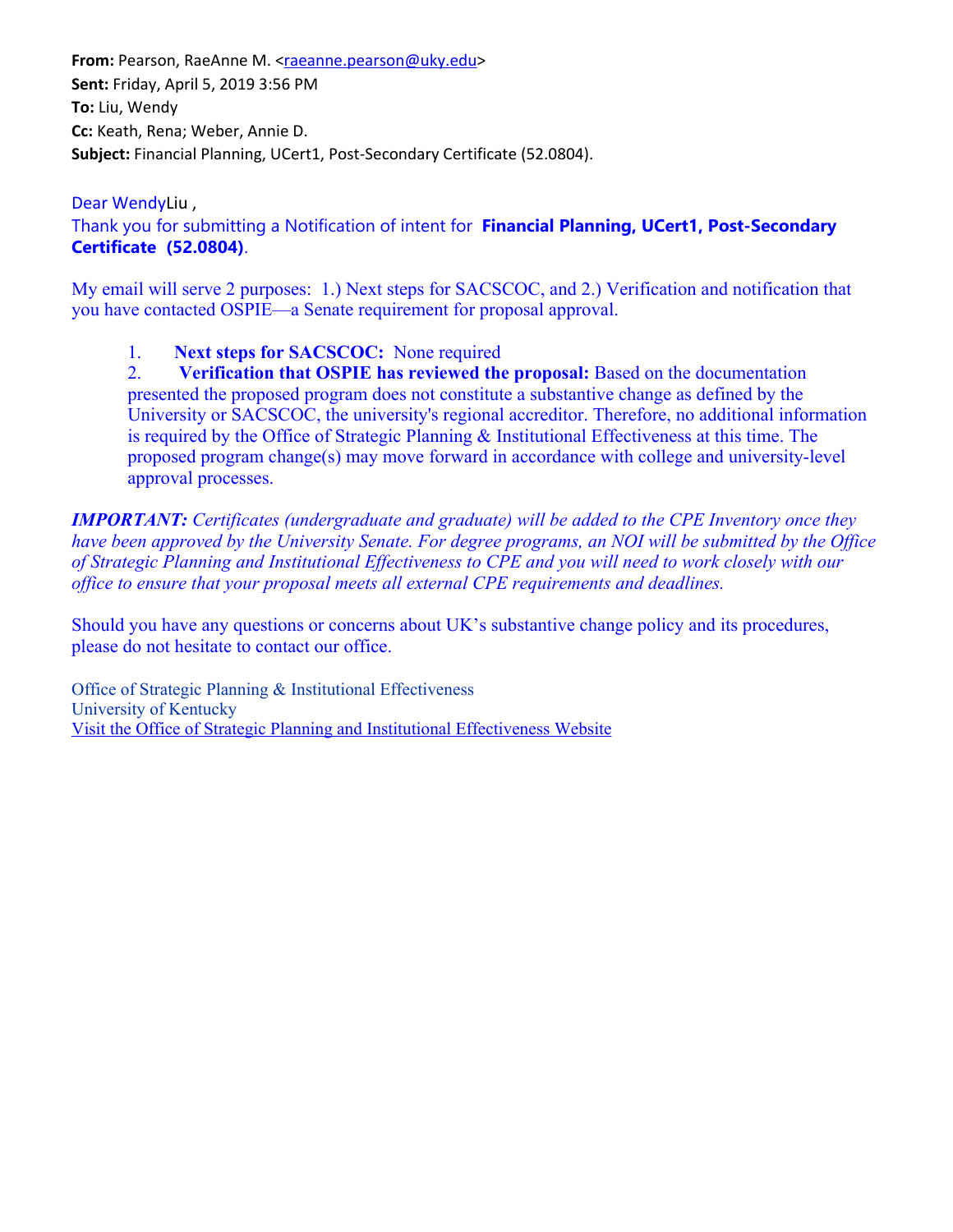

Gatton College of Business and Economics Office of the Dean

October 29, 2018

Kathi Kern Center for the Enhancement of Learning & Teaching (CELT) 518 King Building 179 Funkhouser DR. Lexington, KY 40506-0039

Dear Dr. Kern:

The Certificate in Financial Planning is offered by the Von Allmen School of Accountancy and the Department of Finance and Quantitative Methods in the Gatton College of Business and Economics. It will be the first such certificate offered in Lexington area and is a first step in preparation for a career as a Financial Planning professional. The certificate is open for nondegree students, current UK undergraduate or graduate students from any major, current CPAs or other working professionals interested in pursuing financial planning as a career. The certificate is a first step for those intending to complete the Certified Financial Planning (CFP) exam given by Certified Financial Planning Board of Standards, Inc. Our program will register with the CFP Board of Standards and students who complete a CFP Board-Registered Program are eligible to sit for the CFP® Certification Exam. The college fully supports this certificate.

Currently we plan that the departments will cover the cost of this program.

Sincerely,

Sinan Sheather

Simon Sheather Dean, Gatton College

Cc: Nicole Jenkins, Executive Associate Dean Paul Childs, Department Chair, Economics Wendy Liu, Senior Lecturer Finance Department Urton Anderson, Department Chair, Accounting Cindy Vines, Associate Professor, Economics

# see blue.

371 Gatton College of Business and Economics Building | Lexington, KY 40506 | P: 859-257-8939 | gatton.uky.edu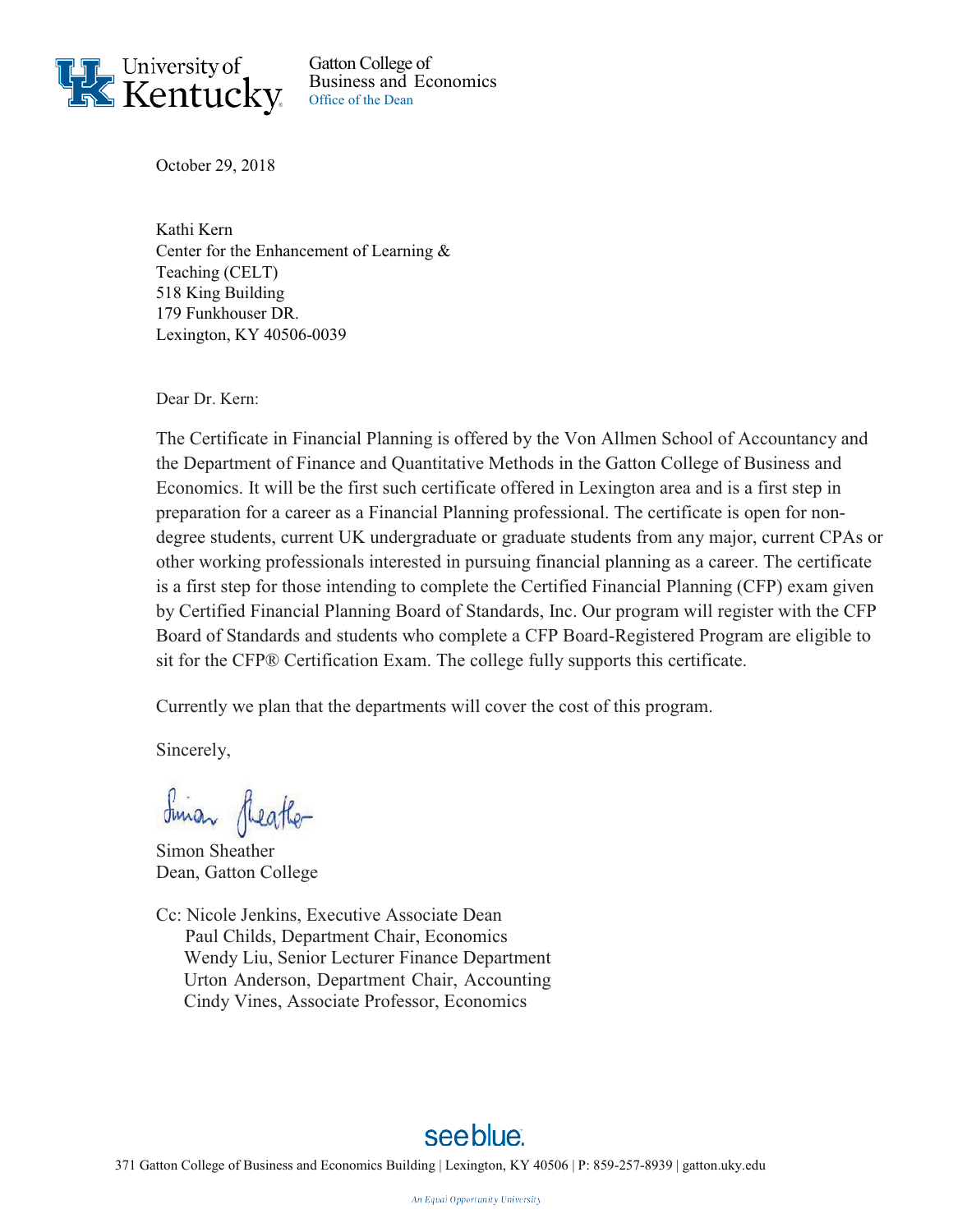Colleagues,

Thank you to all those who participated in last week's online vote. As you can see from the detailed results below, there was very strong support for each of the proposals under consideration.

Sincerely,

Simon



# Simon J. Sheather

Dean Gatton College of Business & Economics

Melissa Richards Executive Assistant 859-257-8939 Melissa.richards@uky.edu

University of Kentucky Gatton College 371 Gatton Building Lexington, KY 40506-0034 simon.sheather@uky.edu

The Undergraduate Studies Committee moves to approve:

- 1. Proposed updates to course titles and descriptions: AN 300, 306, 324, 420G, and 450G 100% approve 0% disapprove
- 2. Proposed Business Analytics Minor

100% approve 0% disapprove

The Undergraduate Studies Committee moves to approve:

1. Online delivery of MGT 292

100% approve 0% disapprove

2. Proposed updates to ACC 221 course description and credit hours (from 2-credit hour to 3 credit hour) 100% approve 0% disapprove

3. Proposed Undergraduate Certificate in Business

97% approve 3% disapprove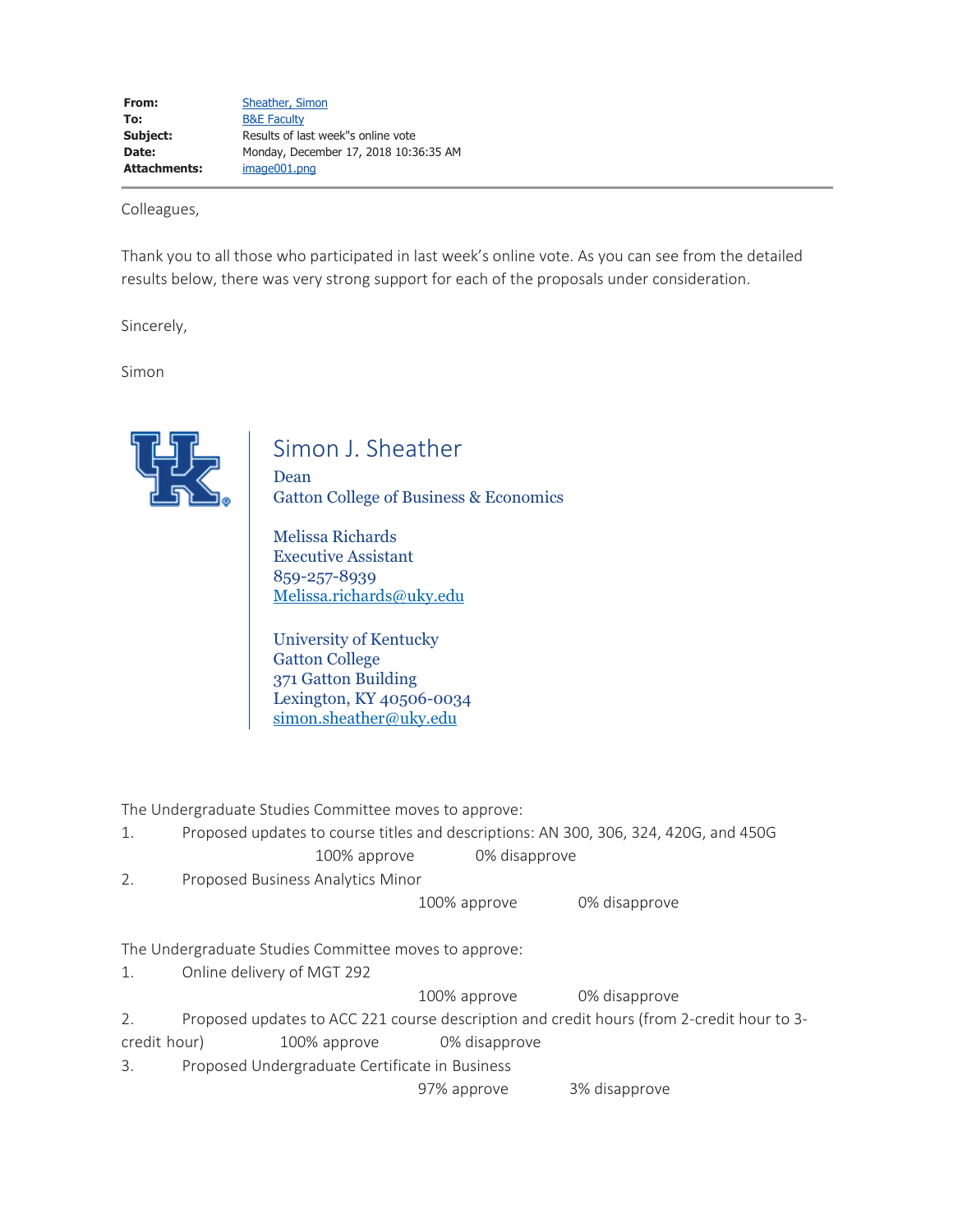The Undergraduate Studies Committee moves to approve: 1. Proposed new courses: ACC 356, 357, 457; FIN 357, 358, 359 100% approve 0% disapprove 2. Proposed Undergraduate Certificate in Financial Planning 100% approve 0% disapprove The Undergraduate Studies Committee moves to approve: 1. Proposed new courses: ACC 360 and FIN 310 98% approve 2% disapprove (ACC 360) 100% approve 0% disapprove (FIN 301) 2. Online delivery of: ECO 391, FIN 300, MGT 340, ECO 311, MGT 410, ACC 201 100% approve 0% disapprove (except for FIN 300 98% approve 2% disapprove) 3. Proposed Online General Business degree 93% approve 7% disapprove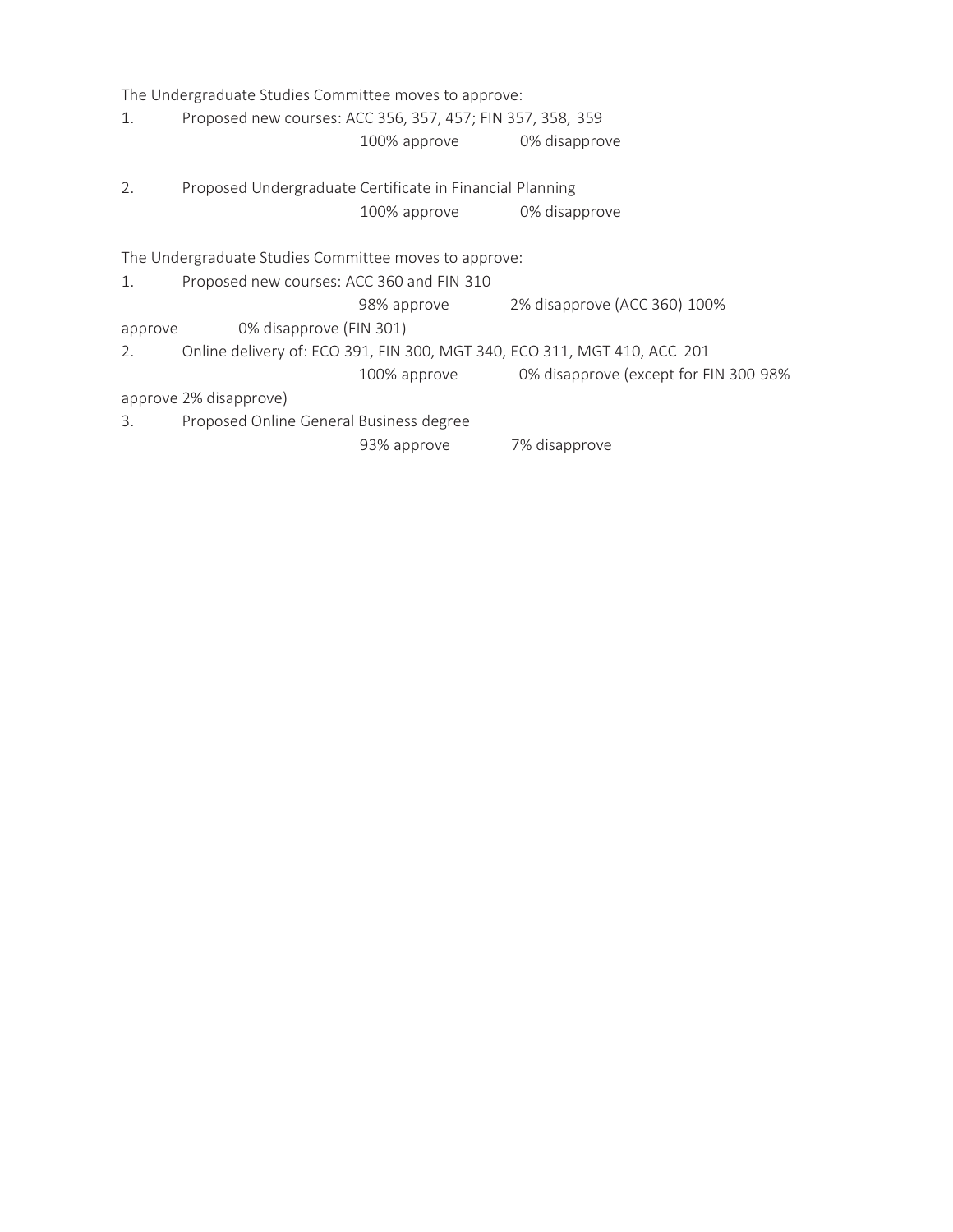### **Ett-Mims, Joanie**

| From:    | Bird-Pollan, Jennifer                                          |
|----------|----------------------------------------------------------------|
| Sent:    | Monday, April 01, 2019 2:28 PM                                 |
| To:      | Cox, Nancy                                                     |
| Cc:      | Sheather, Simon; Grabau, Larry; Spriggs, Amy; Ett-Mims, Joanie |
| Subject: | Re: CAFE Approval                                              |

Dear Nancy,

This is excellent, thank you for this. I've copied Amy Spriggs and Joanie Ett-Mims, who can let us know if anything else is needed from the perspective of the Undergraduate Council.

I appreciate your help with this, Best, Jennifer

Jennifer Bird-Pollan Senate Council Chair Robert G. Lawson Professor of Law University of Kentucky jbirdpollan@uky.edu Senate Council Office: 859.218.4014 College of Law Office: 859.257.3325

From: "Cox, Nancy" <ncox@email.uky.edu> Date: Monday, April 1, 2019 at 2:25 PM To: "Bird-Pollan, Jennifer" <jbirdpollan@uky.edu> Cc: "Sheather, Simon" <simon.sheather@uky.edu>, "Grabau, Larry" <larry.grabau@uky.edu>, "Cox, Nancy" <ncox@email.uky.edu> **Subject: CAFE Approval** 

Dear Jennifer

I don't recall preparing a letter of support before and I feel sure Dr. Grabau knows more about the format and probably can advise me. That said, please let this note indicate my support, on behalf of CAFE for the Certificate in Financial Planning being proposed by Gatton, which we discussed as a group on March 29, 2019. .

**Best** Nancy

Nancy Cox Dean, UK College of Agriculture, Food and Environment 123 Ag North, Lexington KY 40546 859-257-4772 office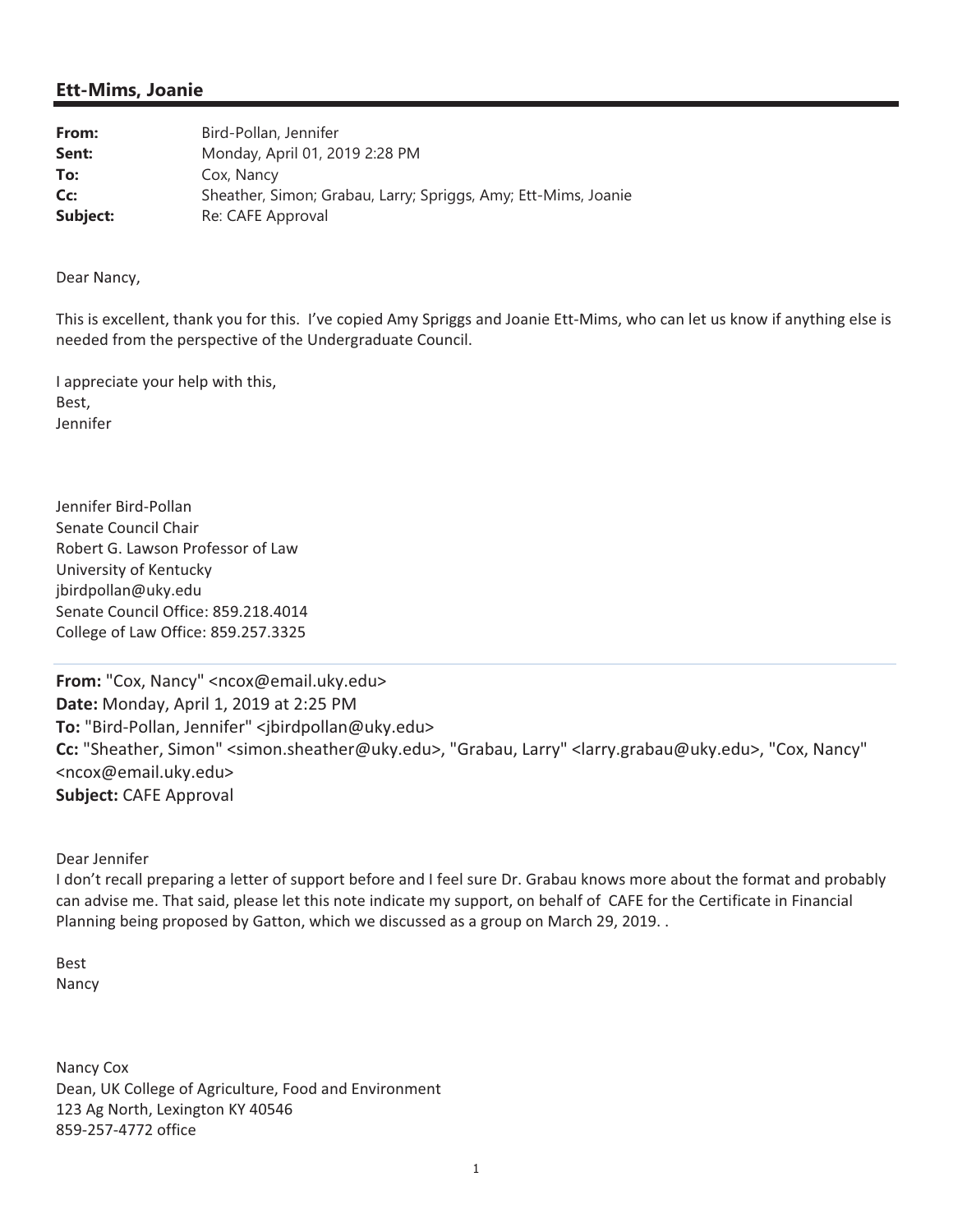859-230-7759 cell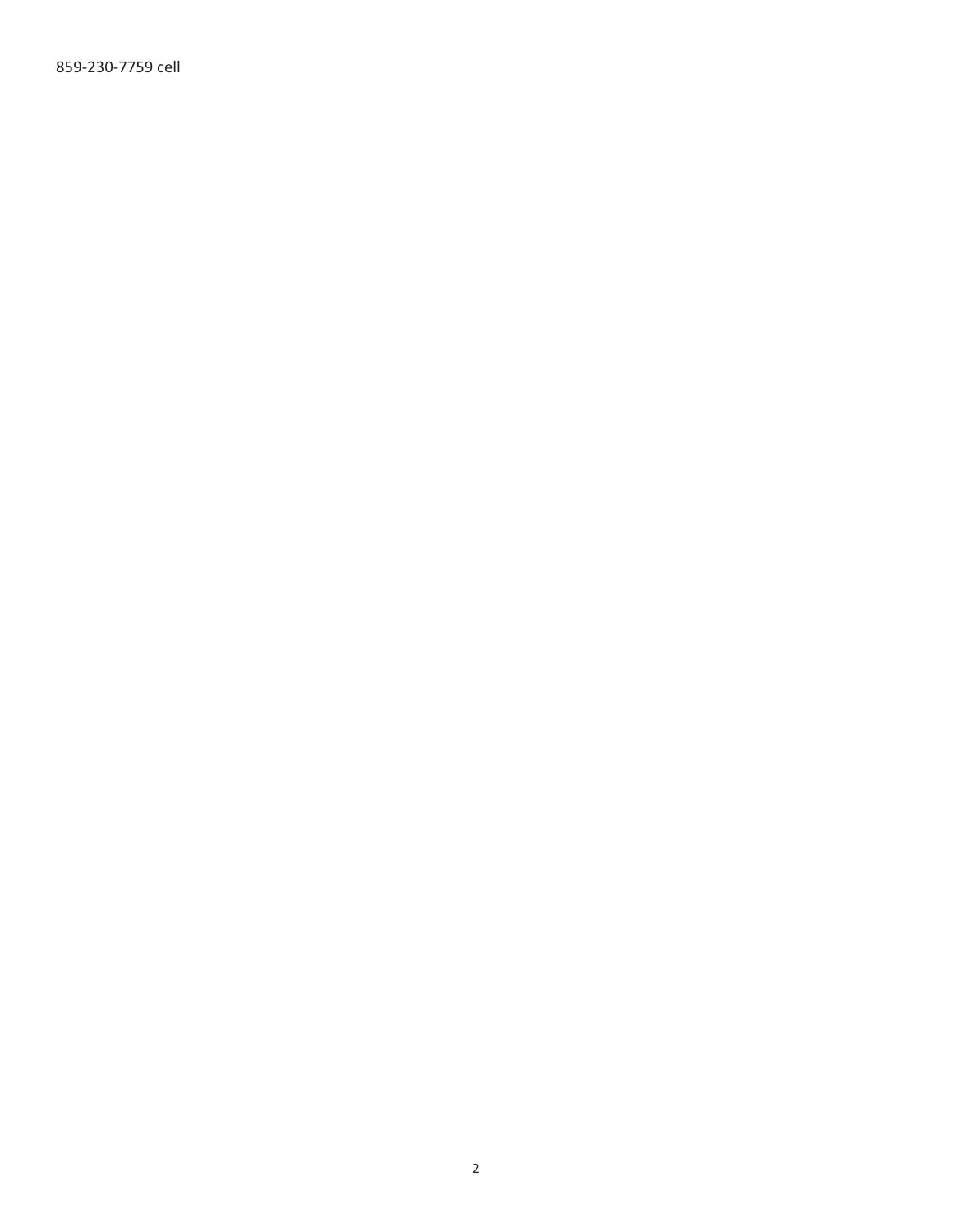

Gatton College of Business and Economics Von Allmen School of Accountancy

April 3, 2019

Office of the Senate Council 203E Main Building, -0032

This Letter is in regard to Gatton College, Department of Finance proposal for an Undergraduate Certificate in Financial Planning. The program will use three course offered by the Von Allmen School of Accounting – ACC 356, ACC 357, and ACC 457. As the Von Allmen School is a strong support of this certificate program and voted unanimously to approve it, we give permission for the program to use these courses.

Sincerely,

Urton Anderson Director and EY Professor of Accounting Von Allmen School of Accountancy



see blue.